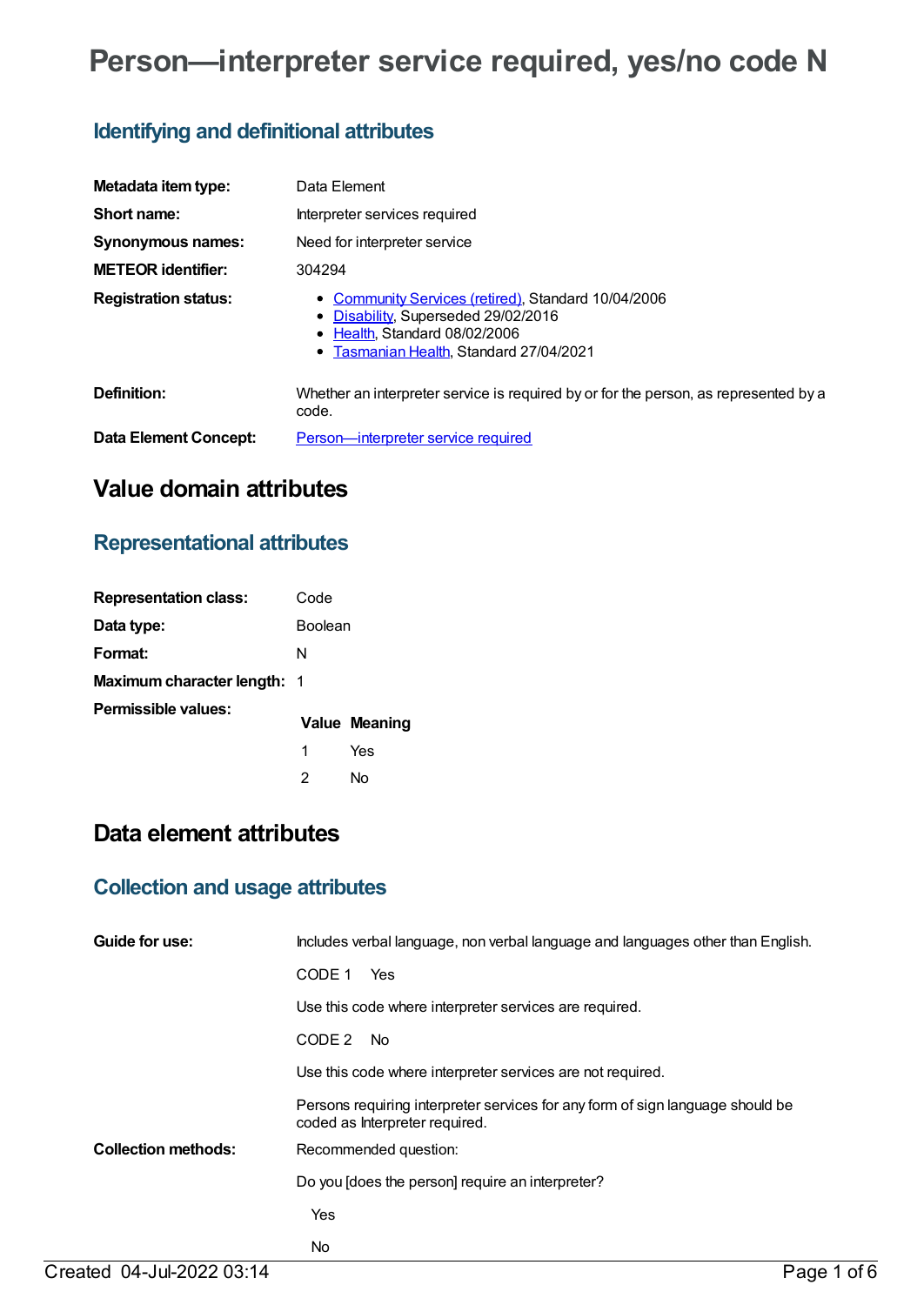### **Relational attributes**

| <b>Related metadata</b><br>references:                      | Supersedes Person-interpreter service required (community services), code N                                                     |
|-------------------------------------------------------------|---------------------------------------------------------------------------------------------------------------------------------|
|                                                             | • Community Services (retired), Superseded 01/05/2006                                                                           |
|                                                             | Supersedes Person-interpreter service required status (health), code N                                                          |
|                                                             | • Health, Superseded 08/02/2006                                                                                                 |
|                                                             | Has been superseded by Person—interpreter service required, yes/no/not<br>stated/inadequately described code N                  |
|                                                             | • Disability, Superseded 28/09/2016                                                                                             |
|                                                             | See also Person-type of interpreter service required, code N                                                                    |
|                                                             | • Community Services (retired), Standard 27/04/2007<br>• Disability, Superseded 29/02/2016                                      |
| <b>Implementation in Data Set</b><br><b>Specifications:</b> | Commonwealth State/Territory Disability Agreement NMDS - 1 July<br>2006Community Services (retired), Superseded 14/12/2008      |
|                                                             | <b>DSS</b> specific information:                                                                                                |
|                                                             | Whether an interpreter service is required as perceived by the person.                                                          |
|                                                             | Yes includes spoken language other than English and non-spoken<br>communication.                                                |
|                                                             | This item is used in conjunction with the type of interpreter services required by a<br>person.                                 |
|                                                             | <b>Commonwealth State/Territory Disability Agreement NMDS (July</b><br>2008)Community Services (retired), Superseded 11/11/2009 |
|                                                             | <b>DSS</b> specific information:                                                                                                |
|                                                             | Whether an interpreter service is required as perceived by the person.                                                          |
|                                                             | Yes includes spoken language other than English and non-spoken<br>communication.                                                |
|                                                             | This item is used in conjunction with the type of interpreter services required by a<br>person.                                 |
|                                                             | Disability services client details clusterCommunity Services (retired), Standard<br>10/04/2013                                  |
|                                                             | Disability, Standard 13/08/2015                                                                                                 |
|                                                             | Disability Services NMDS 2009-10Community Services (retired), Superseded<br>15/12/2011                                          |
|                                                             |                                                                                                                                 |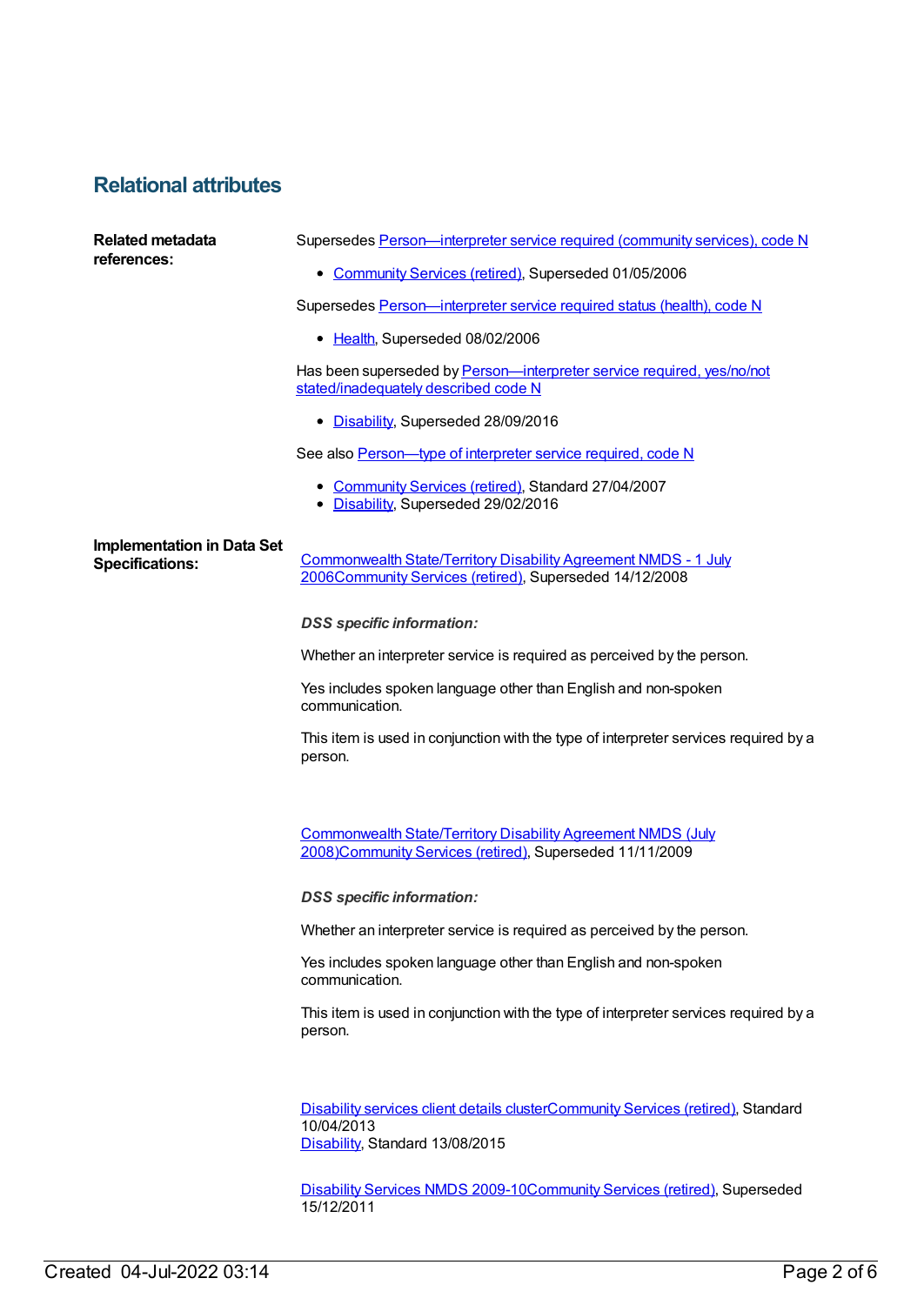### *Implementation start date:* 01/07/2009

#### *DSS specific information:*

Whether an interpreter service is required as perceived by the person.

Yes includes spoken language other than English and non-spoken communication.

This item is used in conjunction with the type of interpreter services required by a person.

[Disability](https://meteor.aihw.gov.au/content/428708) Services NMDS 2010-11[Community](https://meteor.aihw.gov.au/RegistrationAuthority/1) Services (retired), Superseded 15/12/2011

*Implementation start date:* 01/07/2010

*DSS specific information:*

Whether an interpreter service is required as perceived by the person.

Yes includes spoken language other than English and non-spoken communication.

This item is used in conjunction with the type of interpreter services required by a person.

[Disability](https://meteor.aihw.gov.au/content/461636) Services NMDS 2011-12[Community](https://meteor.aihw.gov.au/RegistrationAuthority/1) Services (retired), Superseded 13/03/2013

*Implementation start date:* 01/07/2011

*DSS specific information:*

Whether an interpreter service is required as perceived by the person.

Yes includes spoken language other than English and non-spoken communication.

This item is used in conjunction with the type of interpreter services required by a person.

[Disability](https://meteor.aihw.gov.au/content/461640) Services NMDS 2012-14[Community](https://meteor.aihw.gov.au/RegistrationAuthority/1) Services (retired), Standard 13/03/2013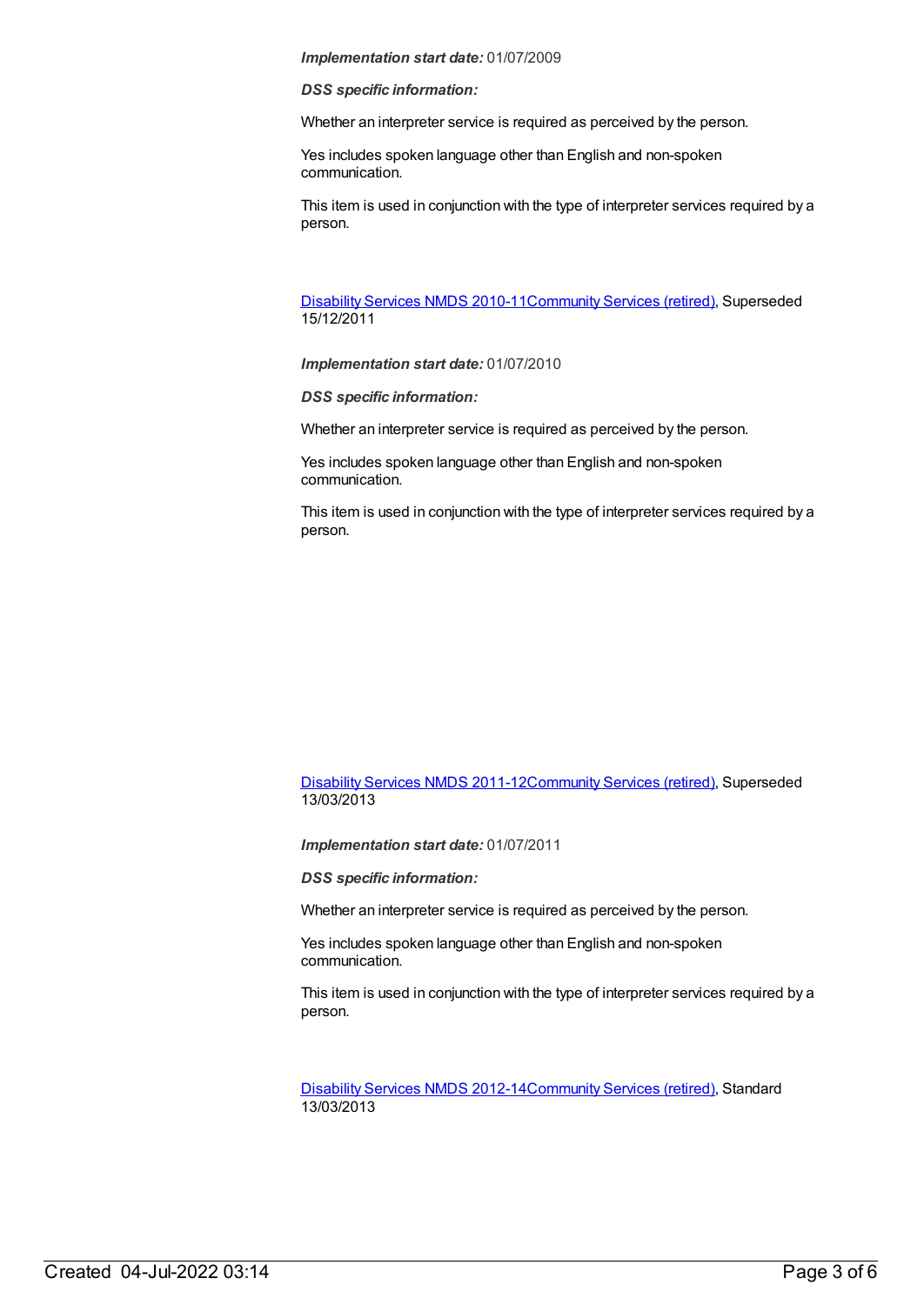#### *Implementation start date:* 01/07/2012

*Implementation end date:* 30/06/2014

*DSS specific information:*

This data item is used in conjunction with 'Type of interpreter service required'.

In the DS NMDS this data element refers to the requirement for interpreter services as perceived by the person seeking assistance.

In the DS NMDS, the need for interpreter services, along with the type of the service required is collected in one question using the following codes:

- 1 Yes—for spoken language other than English
- 2 Yes—for non-spoken communication
- 3 No
- 9 Not stated

The data item relates to interpreter services for languages other than English, as well as interpreter services required because a person uses sign language or other form of non-spoken communication.

If a person communicates with the assistance of a signer (i.e. not necessarily arranged by your agency) they should be recorded as 2 'Yes – for non-spoken communication'.

The data item 6 'Communication method', provides the opportunity to indicate the use of sign language and the level of effective communication of the service user.

[Disability](https://meteor.aihw.gov.au/content/569749) Services NMDS 2014-15[Community](https://meteor.aihw.gov.au/RegistrationAuthority/1) Services (retired), Incomplete 23/04/2014 [Disability](https://meteor.aihw.gov.au/RegistrationAuthority/16), Superseded 29/02/2016